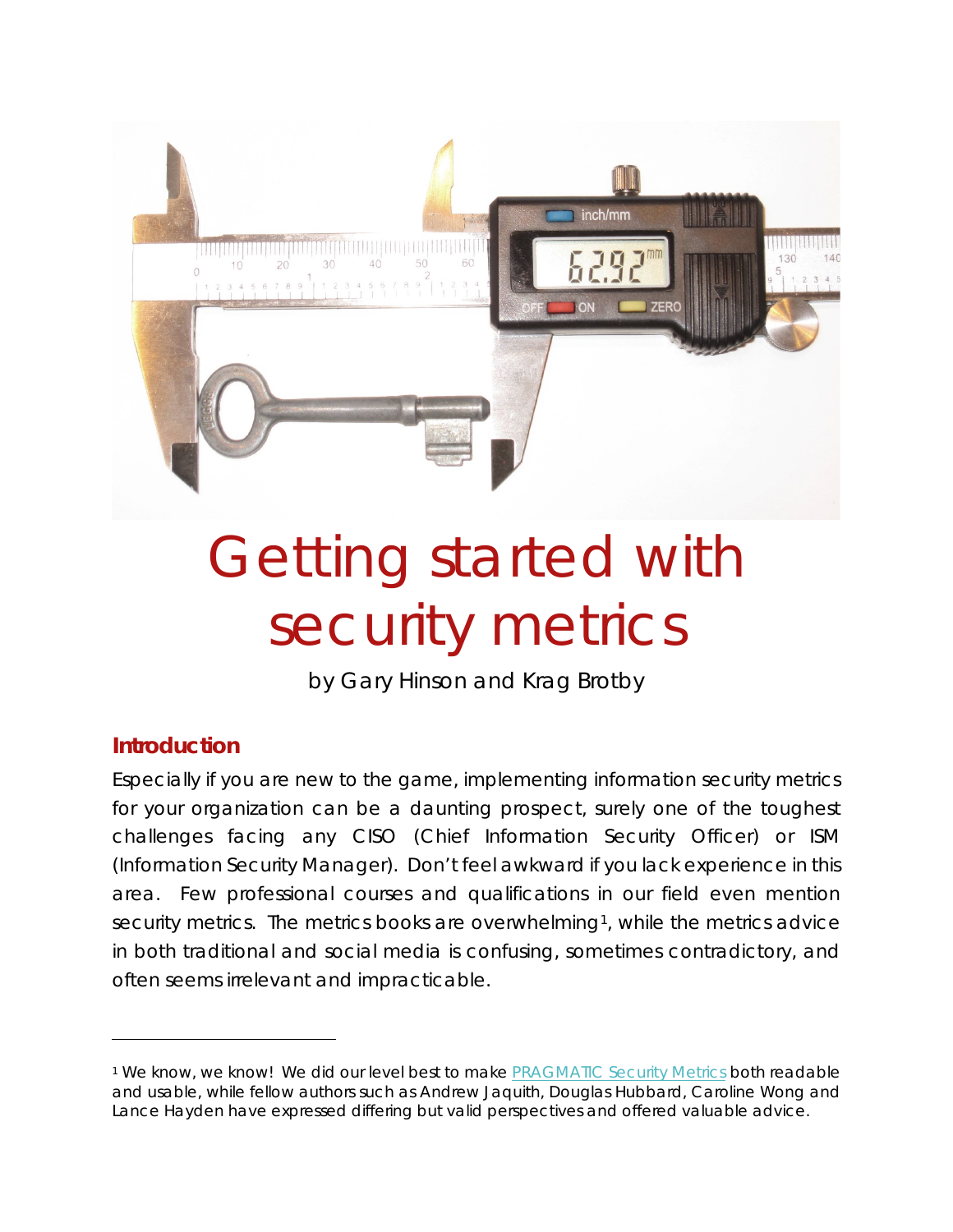To be honest, it's daunting for us too, despite having been through the process several times already and written books on it! We have however learned the value of a structured approach, which this article explains.

## **The starting point**

See if this rings true for you …

Perhaps the most common situation we come across in the course of our consultancy work is that the client organization has gradually accumulated a loosely-defined collection of security-related metrics through an obscure process over an unknown period. With differing opinions on what 'security metric' means, and seldom an actual list or catalog of security metrics, it's hard even to work out what security metrics there are. Furthermore, they almost certainly haven't been selected or designed as a coherent suite, but have evolved piecemeal.

Security metrics are typically not an integral, core part of the organization's management, despite the need for measurement being noted in standards such as ISO/IEC 27001. The woeful situation in information security contrasts markedly with other, more established forms of management such as financial management for instance. You can be quite sure that when someone says the company is 'managed by numbers', they are not talking about its information security metrics!

In many organizations, certain security metrics circulate for no better reason than that various security systems/applications churn out the numbers by default, and

someone has naively assumed they must therefore be worthwhile. Almost invariably, there is no clear *a priori* business purpose or demand for them, although some may end

**We refer to these as 'coffee table metrics', akin to so many glossy nature photography books and celebrity gossip magazines.**

up finding uses, and by happy coincidence some of those uses may actually be valuable!

Generally speaking, at this stage of immaturity, the organization's security metrics are so sub-optimal that it would barely matter if they were stopped … which in fact is one way to find out if any of them are earning their keep. A brave CISO or ISM might quietly stop circulating the least impressive metrics and wait to see what happens next. If nobody even *notices*, that's a pretty clear sign that they were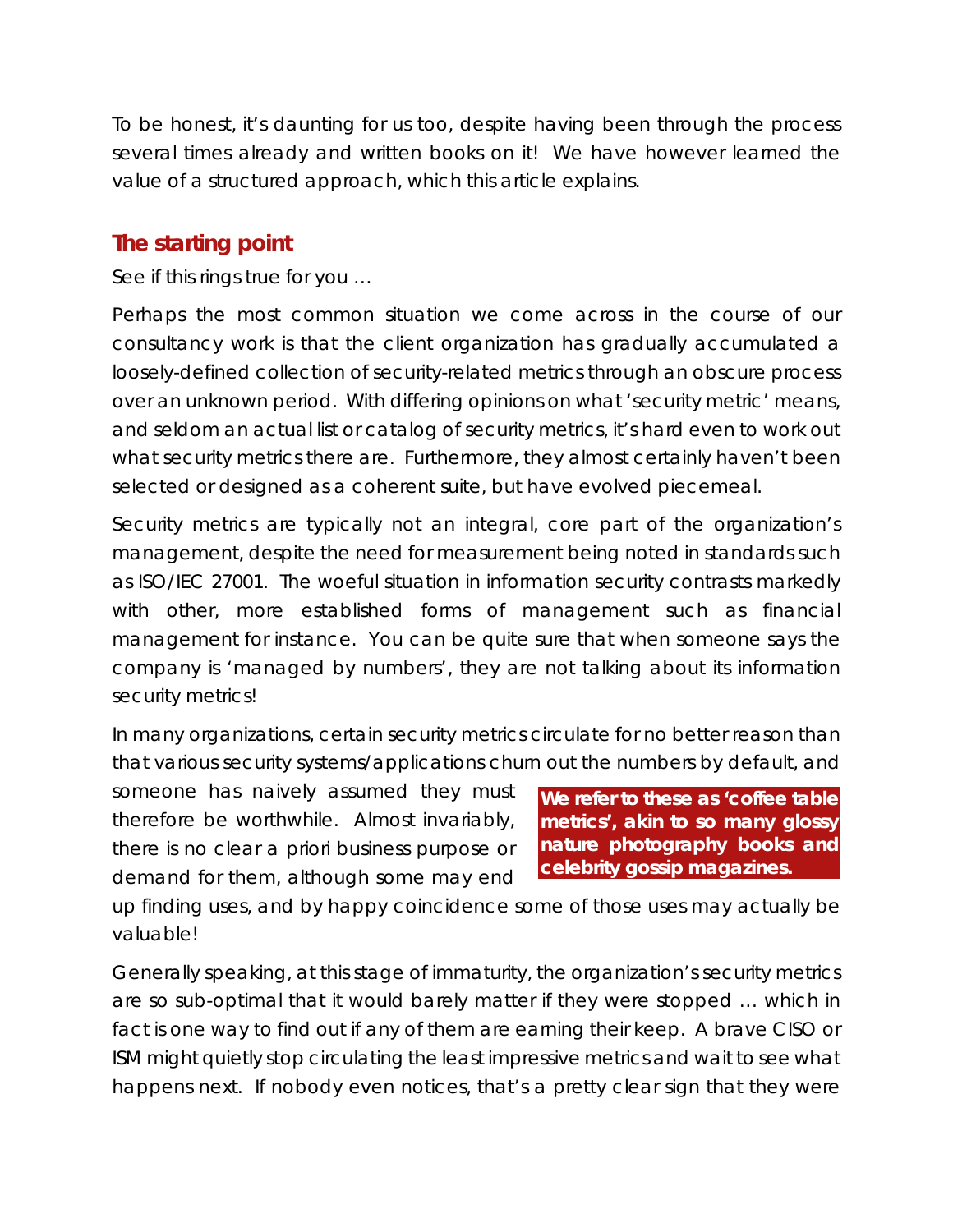merely red tape. If anyone complains that the metrics are 'late', it's worth asking why that matters, digging deeper to discover how they are actually being used. If the complainant normally repackages and forwards the numbers to someone else, adding little value in the process, let the delay continue: there's a fair chance the numbers will not be missed.

On a more positive note, the fact that you are reading this article and obviously have an interest in security metrics is a very good sign. Also, launching from such a low base means your early gains will be impressive once you make a start on improving your security metrics, which leads-in to the next - and arguably the most important – part of this article.

# **Defining and stimulating the demand for security metrics**

You probably appreciate that, although you and/or your colleagues may feel that your security metrics are poor and ought to be improved, it is far from clear what 'improve' means in this context. As well as the nagging doubts about where

they end up, there is often a lack of direction and purpose for the existing security metrics. Resolving that conundrum is what this paper is all about.

The approach we recommend is a backto-basics rethink about your security metrics. If that sounds scary, bear with us as we gently lead you through the steps.

*Please***, whatever else you do, don't automatically assume that more security metrics are The Answer. In metrics, less is more, paradoxically. The sheer number of metrics correlates very poorly with their utility and value. Choose quality over quantity, every single time.**

#### Determine the business purposes for your security metrics

Why are security metrics needed? What will they achieve for the business? What use will they be? What is their value proposition? Key to answering questions of this nature about your security metrics is first to understand the business purposes for information security, raising a parallel set of questions. Why is information security needed? What does it achieve? What use is it? How does it generate value?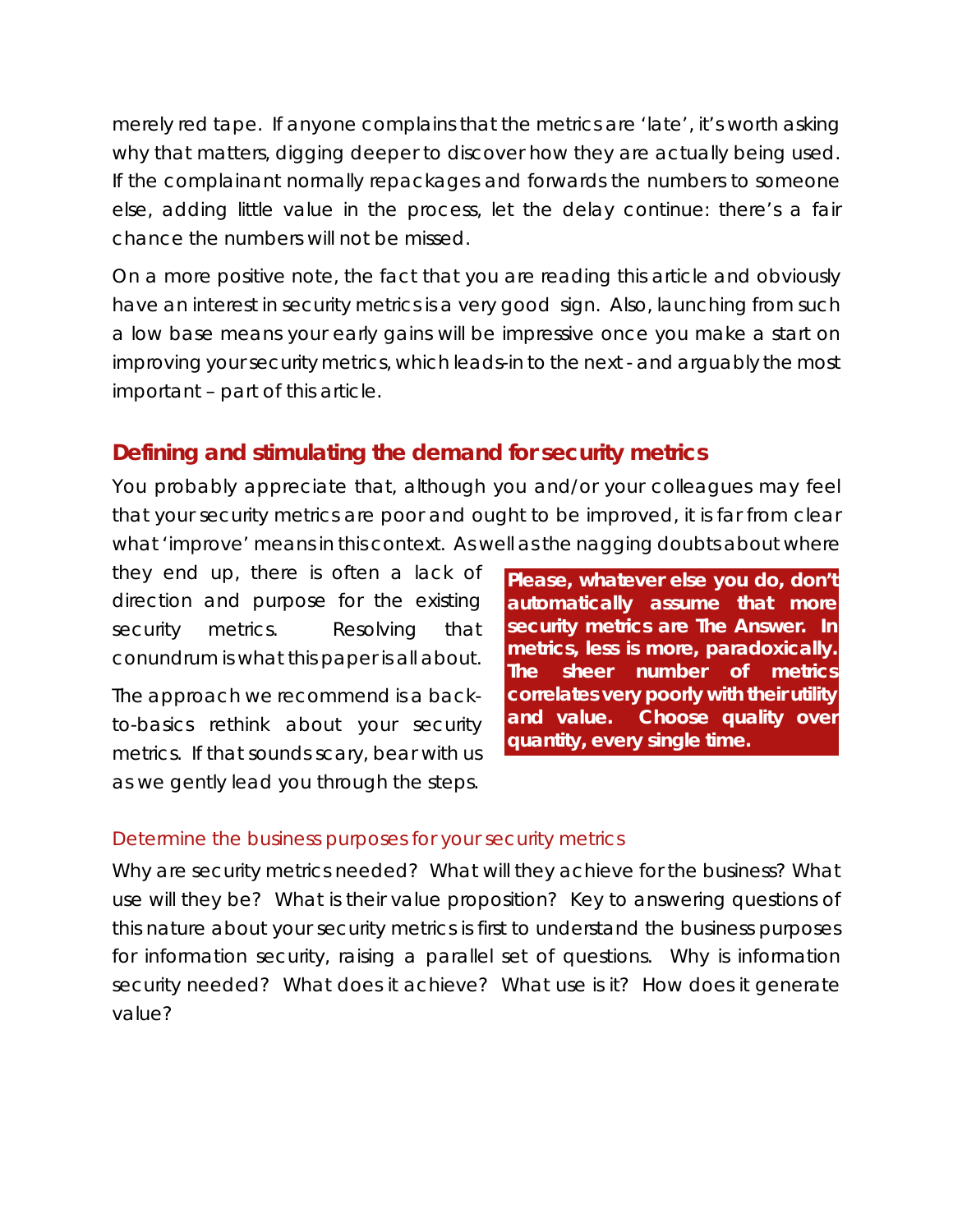You might jabber on about information security being about protecting information, ensuring its confidentiality, integrity, availability, ensuring compliance

with privacy and other obligations, and all that jazz – which is fine as far as it goes but is completely generic and not very helpful. For metrics purposes, you need to get more specific. What is the point of information security *for your organization*? What information deserves protection? What is it being protected against? What

**For us, information security boils down to risk management … but that too raises tricky questions. What risks are of concern in relation to information? How do information risks compare against the risks to other assets? Hold that thought for now – we'll pick up on it later.**

might be the business consequences if it were compromised in some way? How important, valuable and vulnerable is information relative to other corporate assets, such as buildings and people?

Working backwards from all those questions, you need to elaborate the business drivers for information security, which gets us to the vital message of this article: **security metrics help you direct and control information security to mitigate business risks that management finds unacceptable for the business.** Trust us: knowing what drives the business to secure its information makes a world of difference.

OK, but how?

#### **Determine the business imperatives for information security**

Developing a coherent suite of information security metrics involves systematically addressing a set of rhetorical questions.

#### 1. What is the organization's true purpose?

If you believe that particular question is answered by the dreaded 'mission statement' plastered so prominently on the office wall or the corporate website, you are sadly mistaken. The mission and values posters leave off much more than they say. Worse still, the version that appears in print has invariably been word-smithed almost beyond recognition for political, motivational and

**It could for instance be argued that Microsoft is not a computer company after all. Its purpose in life is not actually IT. Microsoft's core strength is** *marketing* **IT, painting its business activities in a different light.**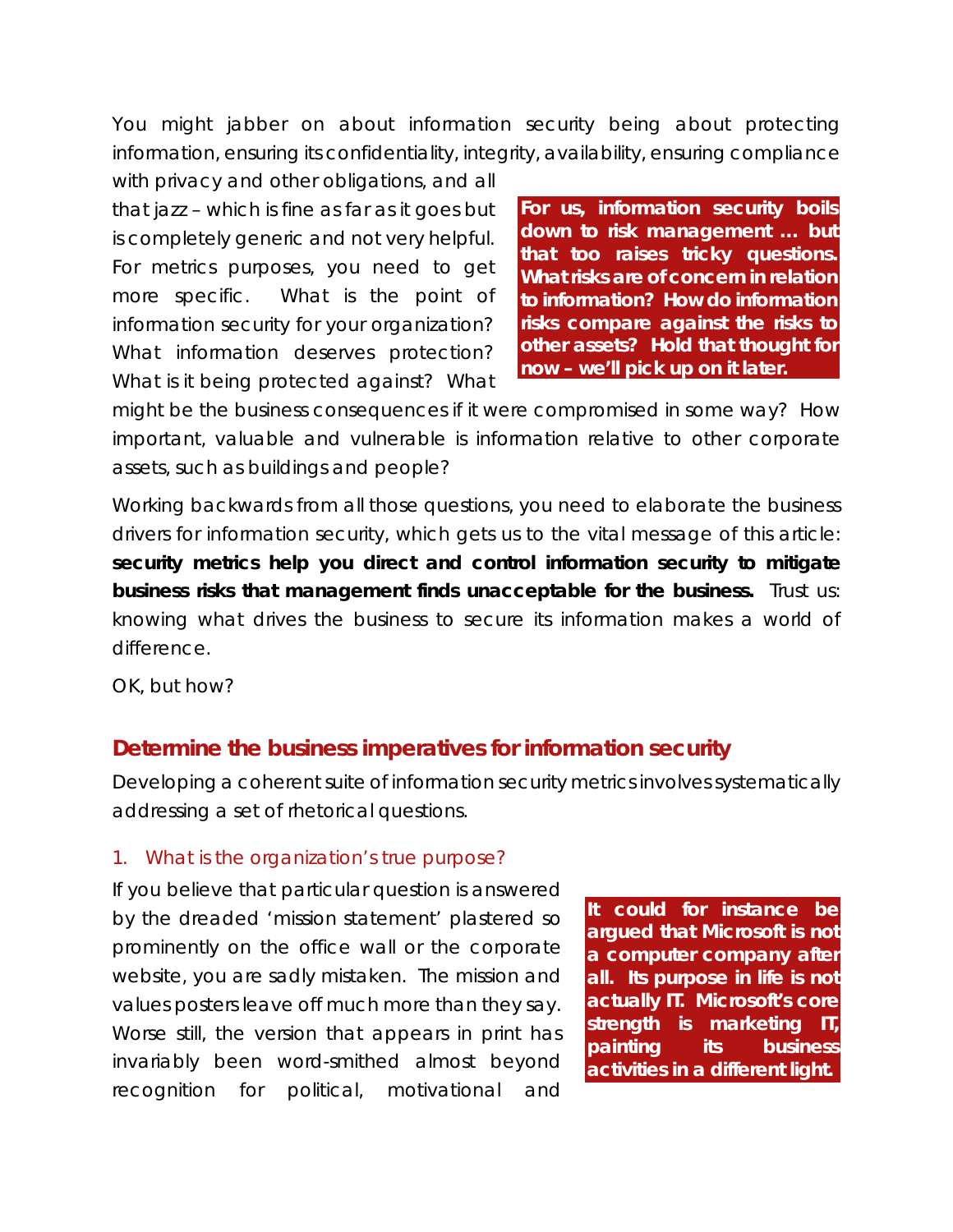marketing purposes. It is a vacuous and contemptible piece of puffery, despite what management might implore you, and your customers, to think.

#### 2. What are the organization's objectives?

The mission or rather the purpose of the organization may be its ultimate objective, but usually there are other/interim objectives, waypoints that it intends to secure on the way to stardom, and perhaps tarpits that it intends to avoid. What are the objectives that will enable the organization to achieve its mission? As with the corporate mission statement, documented business objectives only tell you part of the story. You need to spend time with senior management exploring and getting to the bottom of the objectives. Tease out the cunning wrinkles that a competent management team will have invented to give the organization its edge, its competitive advantage: they may well be entirely undocumented due to their sensitivity, so even if there is next to no evidence of information security being an explicit part of the objectives, at least you know management cares about securing some of its business information!

#### 3. What are the organization's business strategies?

Senior managers are difficult to get hold of. They are invariably busy, often preoccupied, and may be reluctant to discuss sensitive business matters with you in any detail, especially if you are way down the hierarchy (it might help to explain why you need to know this stuff, what the information will enable you to do, emphasizing that you can be trusted to keep confidential matters confidential!). Business strategies may be more accessible and will help you fill-in the gaps. Senior and middle managers generally know about the business strategies because they tend to be involved with developing and executing them. The best way for you to find out what the business is really doing is to spend time speaking with the relevant managers, having already made the effort to obtain and read whatever strategic information is available in writing.

If you have successfully completed steps 1 and 2, step 3 will flow naturally. With a solid understanding of senior management's high level goals and objectives for the organization, the strategies will make more sense and you will ask more sensible, insightful questions.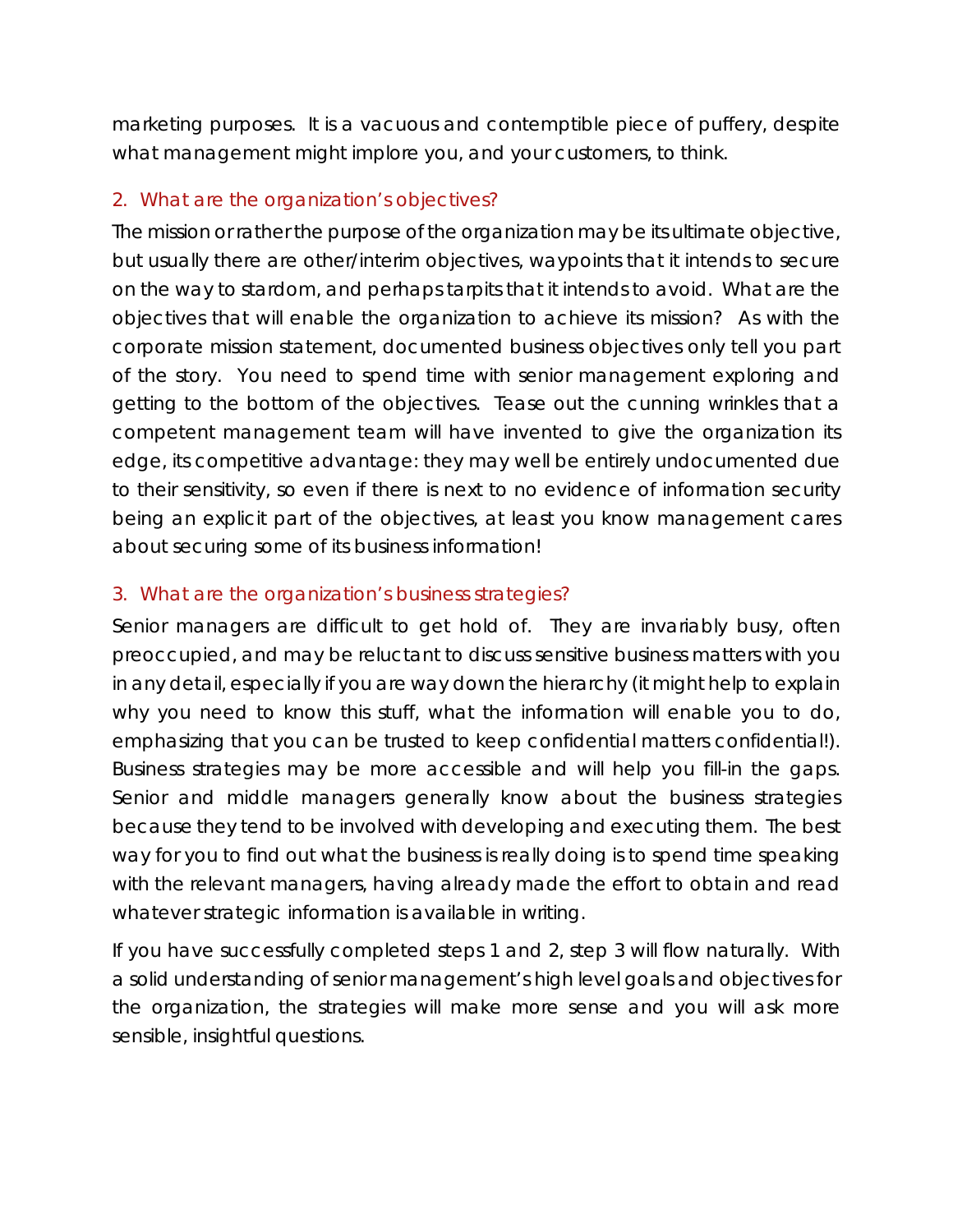#### 4. What are the organization's risks and opportunities?

Although shown as a separate step, you will probably have started pondering the information security risks already during the previous 3 steps. Besides those relating to information, there are risks and opportunities in the commercial, market, financial, compliance, personnel, technical, political and other spheres. It's important to get a perspective across all of them in order to support a balanced portfolio of risk (*e.g*. particular information security risks that concern you may barely register with senior management if they are dealing with, say, a serious possibility of a major loss arising from adverse exchange rate movements). This is where risk management professionals come into their own, so spend some time with your risk manager/s to gain that sense of perspective.

#### 5. What is the organization trying to achieve through information security?

The organization's goals and objectives for information security should be pretty clear by now. You should be able to express them quite eloquently *in business terms* – an important point that will pay dividends in due course. Your job in step 5 is to blend your professional knowledge and expertise in information security with the understanding and insight you have gained into the organization's strategic directions. Elaborate on the information security risks *and* opportunities (*e.g*. aside from defending the organization's information assets, it may be appropriate to go on the offensive in some situations, perhaps actively exploiting weaknesses in a competitor's information security or pushing compliance to the limit). You should now be in a position to develop or update and refine the organization's information security strategy and plans, maybe drafting a business case to invest in an information security management system or putting plans in place to support the information security aspects of various business initiatives and projects.

#### 6. What security metrics are needed?

At last you're ready to get down to brass tacks, shortlisting information security metrics that are necessary to support all the concerns, decisions and activities arising from the previous 5 steps.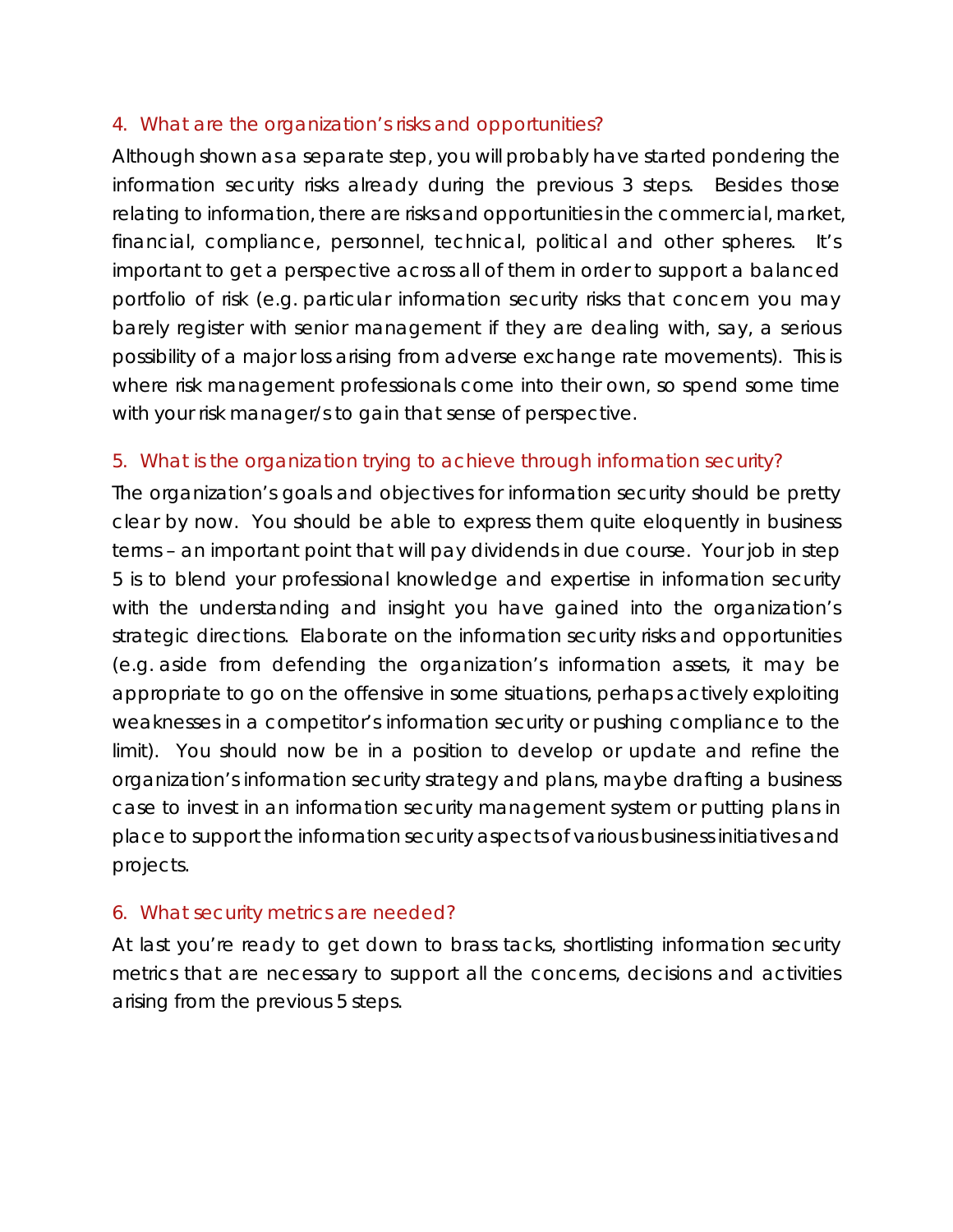We find it helpful to think in terms of three distinct types of metrics:

1) **Strategic security metrics** – these are measures concerning the information security elements of high level business goals, objectives and strategies. For example, if the organization needs to bolster its information security capabilities and competences in order to support various business initiatives, without expanding the budget, metrics concerning the efficiency and effectiveness of information security are probably relevant. Broad-brush

metrics relating to information security risks, capabilities and value tend to exist at this high level. The reporting period may be one or more years.

2) **Security management metrics** – there are numerous facets to managing information security risks that could be measured, hence many possible metrics. We recommend making a

**Provided you haven't cut too many corners, several strategic and management-level metrics should flow naturally from your understanding of the business imperatives for information security. Others may not be so obvious, so you may need to think creatively. See chapter 5 of [PRAGMATIC Security Metrics](http://www.securitymetametrics.com/) for further sources of inspiration.**

special effort to identify management metrics that directly relate to achieving specific business objectives for information security, supplementing those that are needed to manage the information security department, function or team just like any other part of the business (*e.g*. expenditure against budget). Management-level metrics tend to be reported/updated on a monthly or quarterly basis. Metrics concerning information security projects/initiatives (*e.g*. implementing dual-factor authentication) and the information security management system (*e.g*. security incident statistics) are typical examples.

3) **Operational security metrics** – at the lowest level of analysis, most information security controls, systems and processes need to be measured in order to operate and control them. Metrics supporting security operations are normally only of direct concern to those managing and performing security activities. They include both technical and nontechnical security metrics that are often updated on a weekly, daily or hourly basis. They are unlikely to be of much interest or value beyond the information security and related technical functions, although some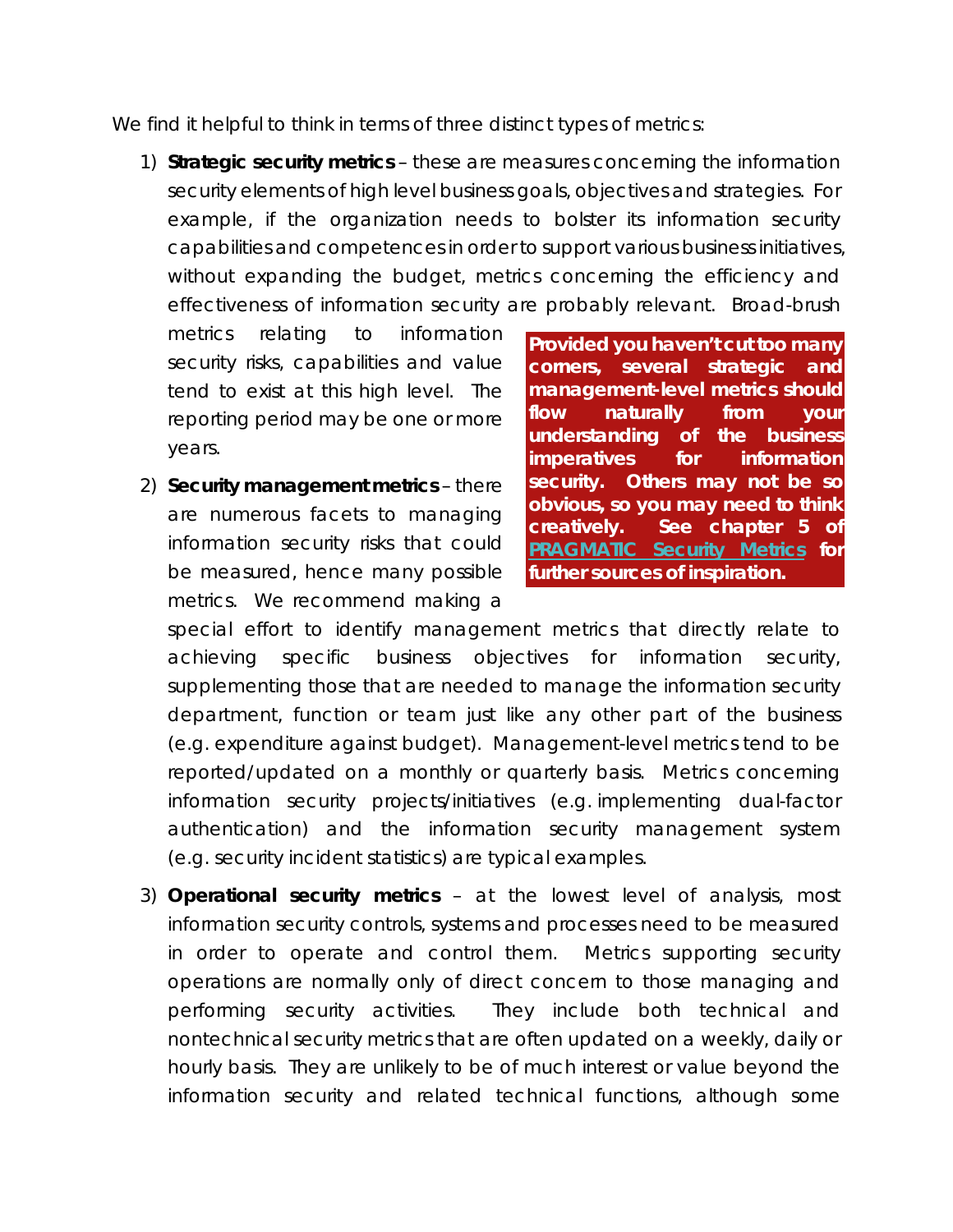provide raw data for management-level metrics (*e.g*. plotting the number and severity of information security incidents reported and resolved each day or week will indicate the trends over a longer timespan that may prompt changes in the way incidents are handled).

It should not be hard to relate every single metric seriously under consideration – even the more obscure and detailed ones – in some way to the business imperatives securing information. Being able to express things in business terms is a massive payback for all that hard work in previous steps. It means that the metrics are **R**elevant and **M**eaningful to the organization, which hints at the final step …

#### 7. Which metrics are **PRAGMATIC**?

Since there are so many information security things that could/should be measured, and so many different ways to measure them, your shortlist of potential security metrics may be quite lengthy. This is exactly the situation for which the **PRAGMATIC** method was invented. The method, described at length in our book **PRAGMATIC** [Security Metrics,](http://www.securitymetametrics.com/) involves evaluating and scoring each metric under consideration using nine criteria represented by the **PRAGMATIC** acronym:

**Predictiveness: metrics that tell you something about what is likely to happen,** *before* it happens, in good time to do something about it, are more use than those that are purely historical. Metrics that generate clear, reliable trends score strongly on this criterion.

**R**elevance: irrelevant metrics are distracting and unhelpful. Relevance refers to *both* information security *and* the organization's business.

**A**ctionability: there's not much point in reporting stuff that the audience can do nothing about! Furthermore, good metrics provide information in a format that guides the response in terms of its direction *and* scale (not just telling us "We are off-track", but off which way and how far).

**G**enuinness: metrics that can easily be fabricated or manipulated lack credibility and impact, especially if the reporters have a vested interest in the numbers. It may be literally impossible to eliminate biases and game-playing, but some metrics are better or worse than others.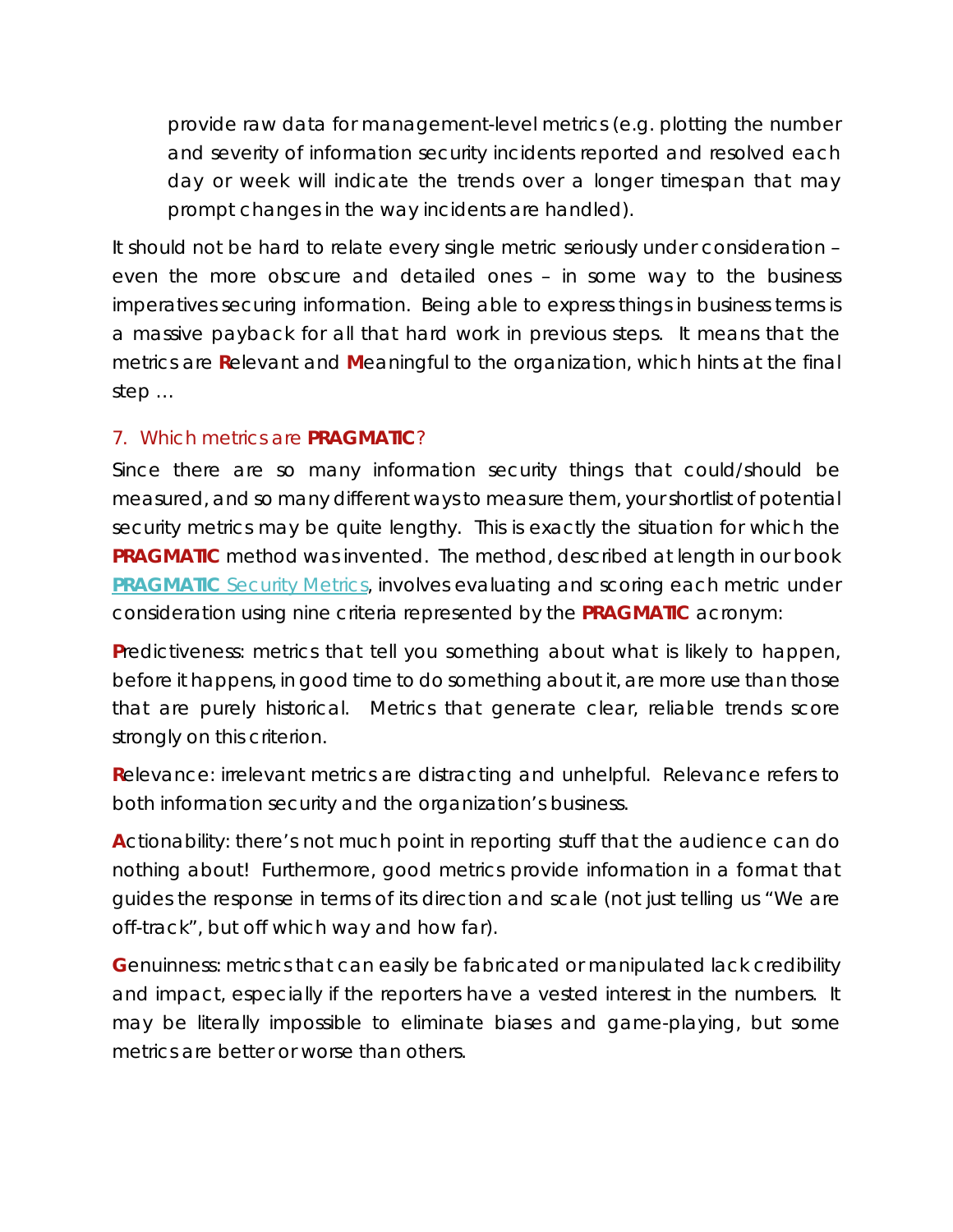**M**eaninfulness: implicitly understanding what the numbers means, and more importantly how they relate to the business objectives, makes good metrics resonate with and motivate the intended audience. Conversely, "clever" metrics that have to be explained laboriously and repeatedly are not earning their keep, and may even lead to inappropriate responses due to misunderstandings.

**A**ccuracy: this criterion reflects the value of proportional control. Binary values (such as compliant or non-compliant) may appear clear-cut but can be

misleading (being trivially, marginally or briefly non-compliant means something quite different to being flagrantly and outrageously noncompliant).

**Timeliness: if it takes too long to gather, analyze** and report something, its predictive value is degraded to the extent that the indicated response may be inappropriate by the time it is taken. Timeliness can be a tough challenge in the more dynamic, fast-paced aspects of information

**The scores generated by the**  PRAGMATIC **method make it simple to rank the shortlisted metrics and select the ones that will simply be adopted or at least piloted. Furthermore, the method can often be used to improve individual metrics by addressing the factors that limit their scores.** 

security such as malware, frauds and hacks, where we are struggling to keep pace with the threats.

**I**ndependence: generally speaking, numbers that have been, or could be, independently verified by a trustworthy, impartial advisor (such as the auditors) carry more weight than those based on unverifiable or purely subjective information. This criterion reflects the integrity of the data and the measurement process.

**C**ost-effectiveness: the ninth criterion concerns the net value of the metric, not purely the cost. Surveys, for instance, are a relatively expensive measurement technique but a well-designed survey puts hard numbers on soft issues that are otherwise extremely difficult to measure and hence manage. This criterion is a final reminder that good information security metrics have a business purpose and don't exist purely for their own sake. To put that another way, *not* using **PRAGMATIC** security metrics could be a costly mistake.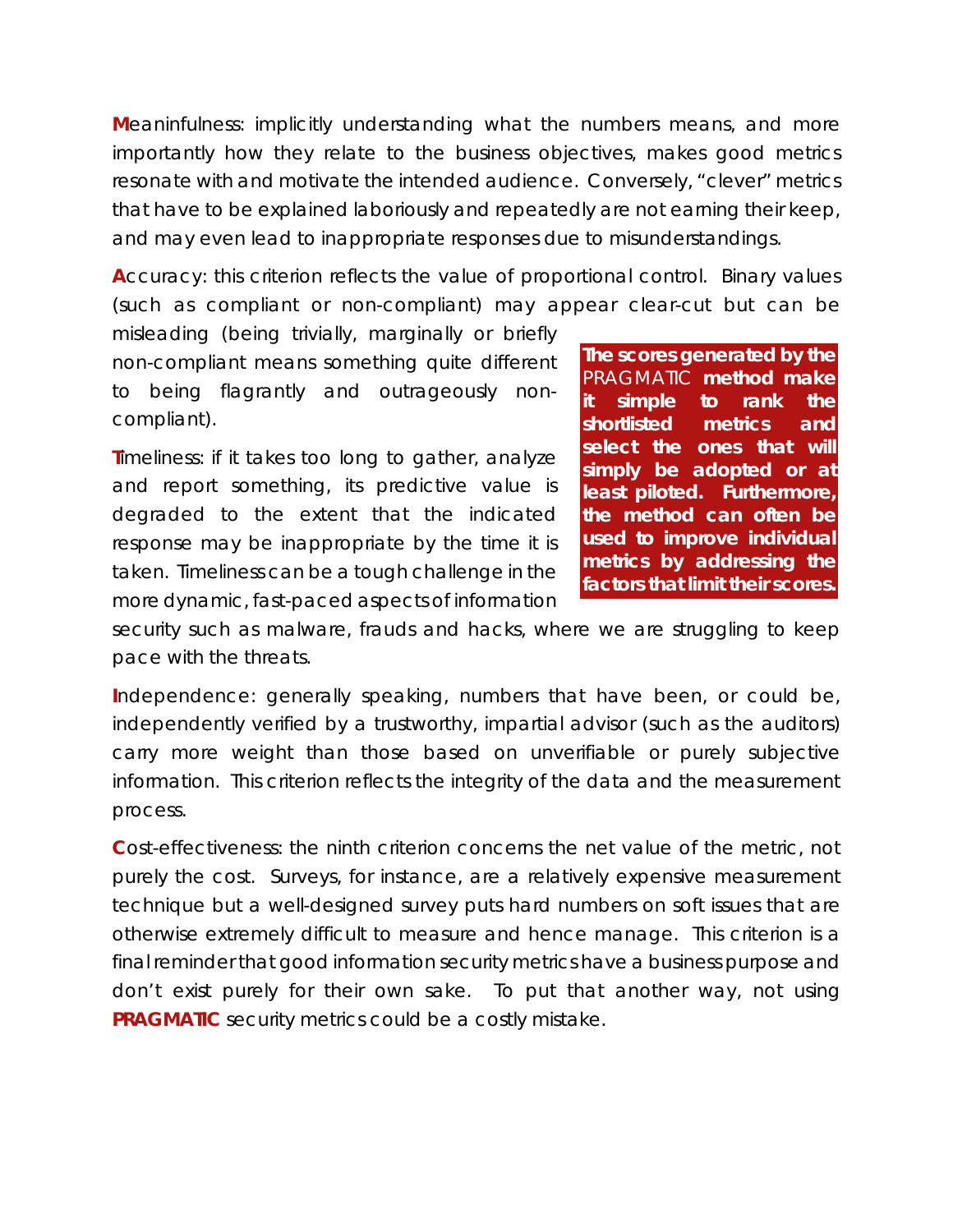## **Conclusion**

We are sorry to disappoint you if you were hoping for a simple checklist to follow, or a set of recommended security metrics. We make no bones about it: security metrics are hard to get right, not least because every organization is unique. We have laid out a process you can follow to select and design a suite of information security metrics that will prove valuable for your particular organization, whatever its nature, size and industry. Our parting message is once again to emphasize being business-focused. Get this right and your security metrics will become an essential tool that management could not envisage going without.

# **Additional reading**

Brotby, Krag (2009), "Information Security Governance", Wiley.

Brotby, Krag (2009), "Information Security Management Metrics", CRC Press/Auerbach.

Brotby, Krag and Hinson, Gary (2013), "PRAGMATIC Security Metrics", CRC Press/Auerbach.

Hayden, Lance (2010), "IT Security Metrics", McGraw Hill.

Hubbard, Douglas (2010), "How to Measure Anything", Wiley, 2<sup>nd</sup> edition.

ISO/IEC 27004 (2009), "Information Security Management - Measurement".

Jaquith, Andrew (2007), "Security Metrics", Addison Wesley.

Wong, Caroline (2012), "Security Metrics - A Beginner's Guide", McGraw Hill.

#### **About the authors**

Dr **Gary Hinson** PhD MBA CISSP has worked in IT system and network administration, information security and IT auditing since the 1980s, consulting since 2000. His day job involves preparing materials for NoticeBored [\(NoticeBored.com\)](http://www.noticebored.com/), an innovative security awareness subscription service. He is also responsible for [ISO27001security.com](http://www.iso27001security.com/) supporting the global community of ISO27k users. Gary was originally a scientist researching bacterial genetics.